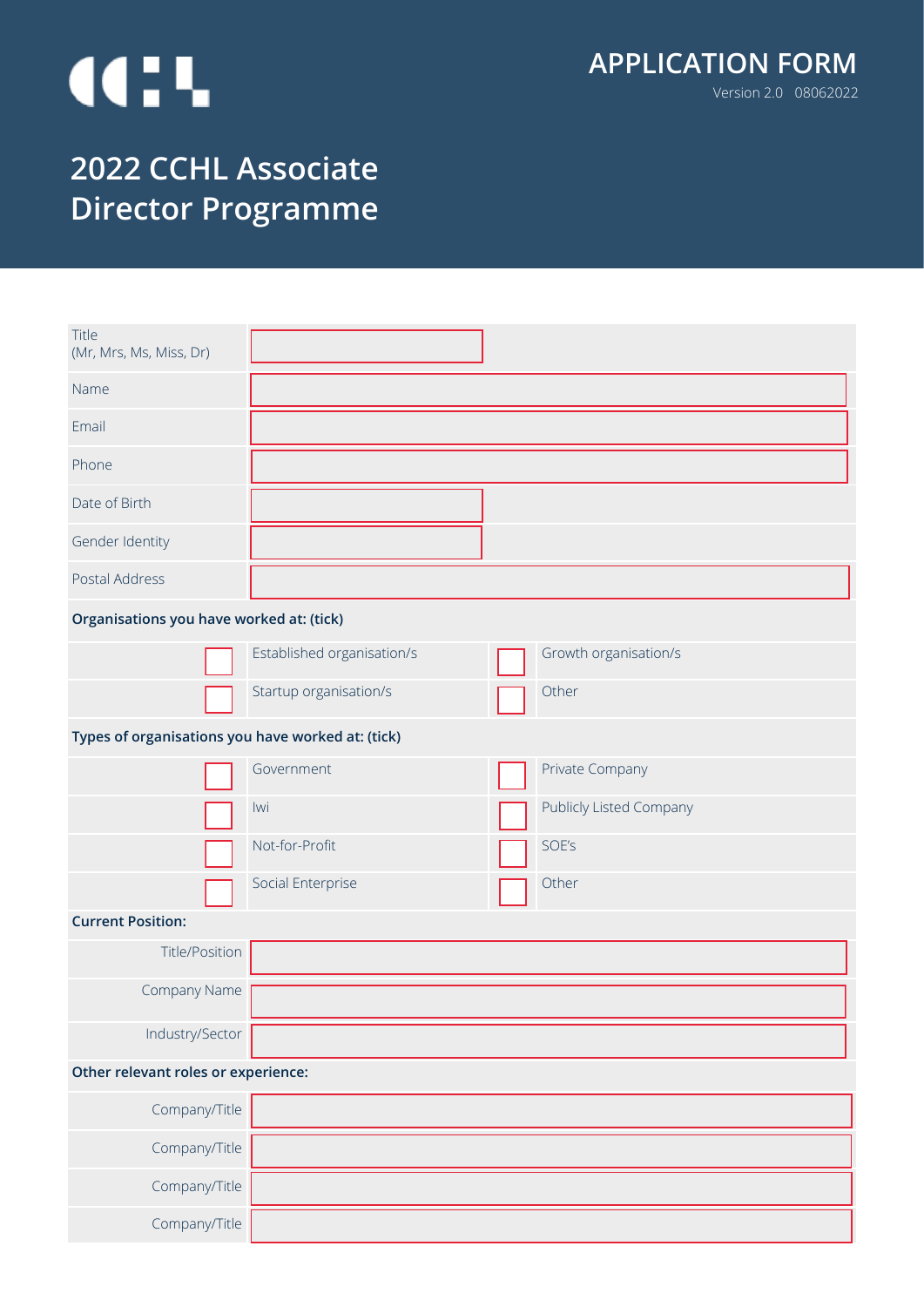### **Eligibility**

The following requirements must be met in order to be eligible to apply for the Associate Director Programme. Please confirm, by checking the boxes in the first column.

| Current experience as a Chief Executive or General Manager who reports to, or interacts with, a<br>commercial board of directors; or, a high performing functional or technical specialist.                                    |
|--------------------------------------------------------------------------------------------------------------------------------------------------------------------------------------------------------------------------------|
| Where the candidate is a professional advisor within a commercial firm, able to demonstrate hands-on<br>experience advising boards and acting formally as a Board Advisor or similar.                                          |
| Can demonstrate that they have seriously considered a governance career and are ready to begin the path<br>towards this.                                                                                                       |
| Is a 'first time' director or a director with experience on smaller, closely held company boards or boards of not-<br>for-profit organisations. You are not already a director on the board of an NZX listed or large company. |
| Must be flexible in their time in order to prepare for and commit to board meetings and time with their mentor<br>throughout the year.                                                                                         |
| You are immediately able to accept additional board appointments (i.e., you are not too busy with existing<br>board, executive or personal commitments).                                                                       |
| You have never been disqualified as a company director in New Zealand or overseas.                                                                                                                                             |
| You have the right to remain in New Zealand to work and study for a period of at least five years.                                                                                                                             |
|                                                                                                                                                                                                                                |

# **Competency**

Other competencies will be considered to ensure the best fit with the overall programme objectives and outcomes desired. Please confirm, by checking the boxes in the first column.

A demonstrable appreciation of the quasi-public sector/commercial nature of the CCHL subsidiary companies coupled with an understanding of the wider social, environmental and political impacts of each company due to the ownership model. Strong interpersonal and communication capability coupled with the confidence to participate, listen and contribute in a valuable way, to all interactions and board meetings. A strategic view and demonstrable experience developing commercial strategies and measuring business performance against strategic targets.

Commercial capability demonstrated by leadership of a commercial organisation through growth and positive change and as a result of the execution of tailored commercial strategies.

#### **Board Experience**

Please list your most recent board experience.

| Company/<br>Title |  |
|-------------------|--|
| Company/<br>Title |  |
| Company/<br>Title |  |
| Company/<br>Title |  |
| Company/<br>Title |  |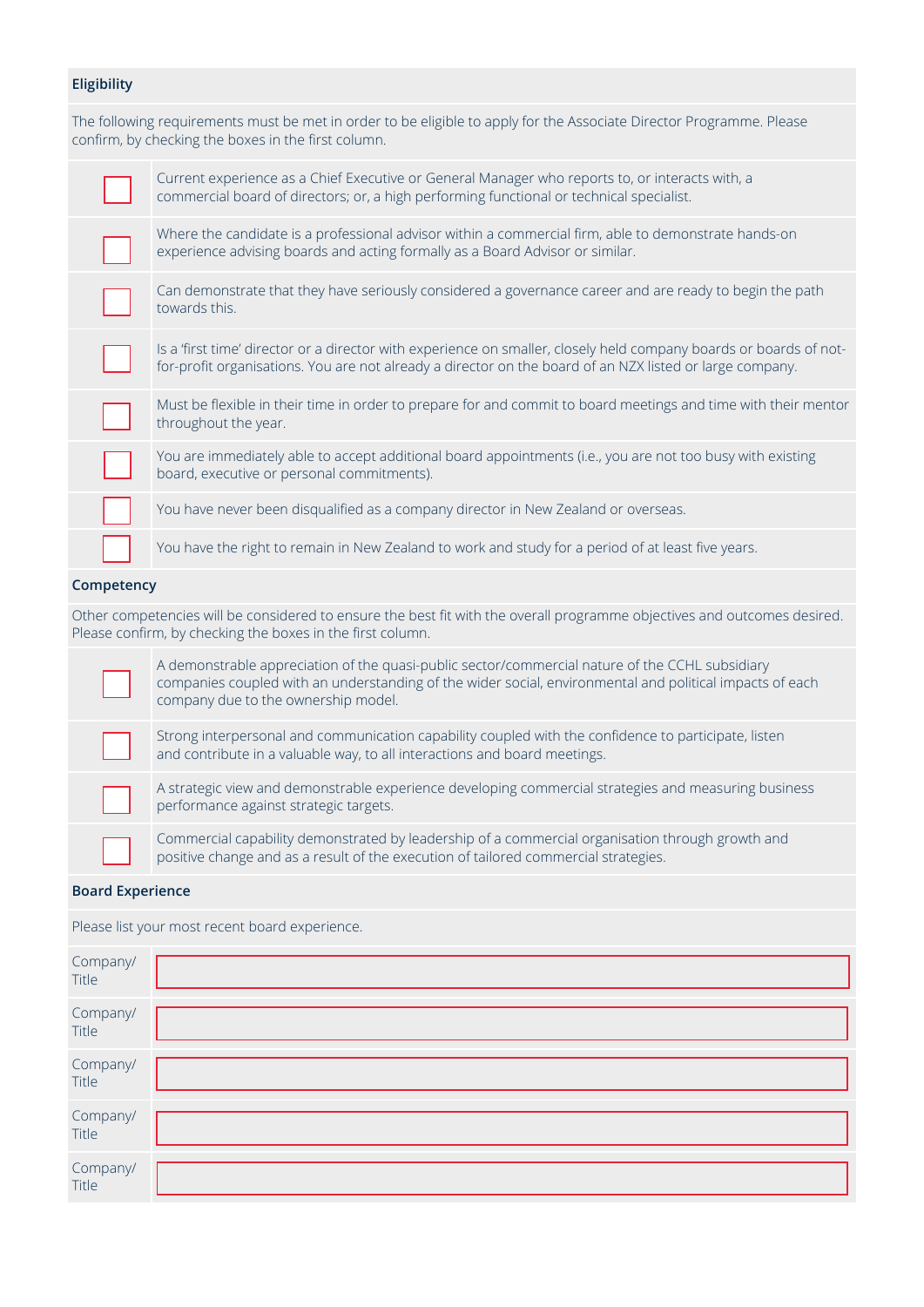#### **Diversity**

What can you bring to a board that will contribute to diversity of thought? (200 words)

#### **Motivation**

Briefly describe why you have applied for the CCHL Associate Director Programme and how you hope it will assist with your governance aspirations. (max 150 words)

What type of directorships are you currently seeking and what steps have you taken to date to achieve this goal? (max 150 words)

#### **Development**

What three areas would you most like the programme and your mentor to help you develop? This information may be used to assist us in matching you with the most appropriate mentor for your development needs. (max 100 words)